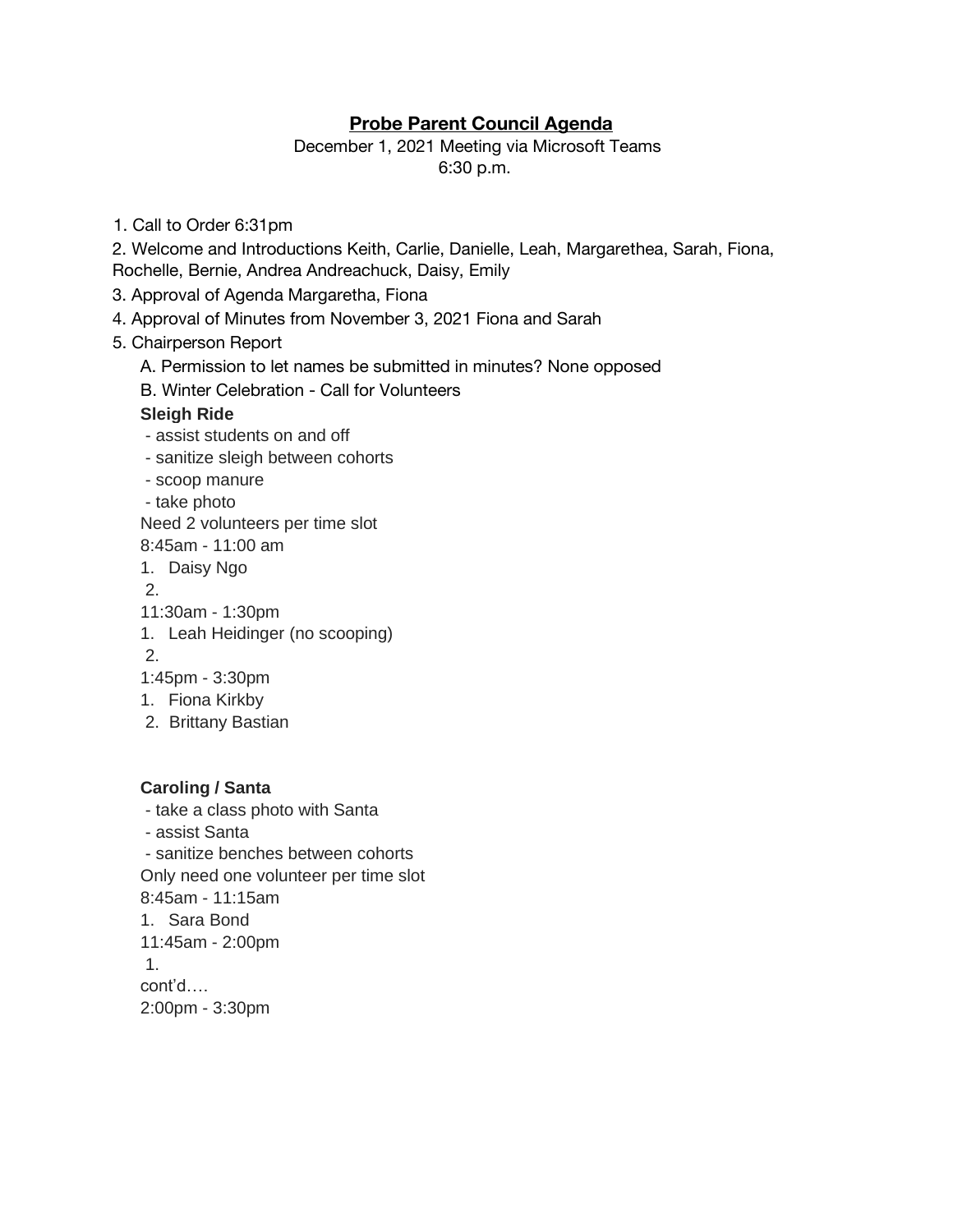## 1. Nicole Furman Friel **Hot Chocolate / Popcorn** - prepare hot chocolate and bags of popcorn in the kitchen Need two volunteers per time slot 8:00am - 11:15am 1. 2. 11:45am - 2:00pm 1. Danielle Aubin 2. 2:00pm - 3:30pm 1. Danielle Aubin

2. Leah Heidinger

6. Administrative Report - Keith van der Meer and Carlie Ramotowski

Care challenge - Multiple entries to share what they did outside of school to show care. On display on a bulletin board. Kinder skating was a success. Grade 5s did a beautiful Remembrance day ceremony virtually. Rock your mocks day and report cards were sent out!. Check power school if you haven't yet. Keith needs to send student numbers to Maragreatha to produce a budget for Dance a thon field trips numbers. Thinking Classrooms book study and staff learning: vertical surfaces being used in classrooms. Respectful learning and dialogue within students and being active learners in the classroom. Thinking tasks and learning that there are multiple ways to get the same answers, helps to get kids working with others that they don't normally choose. Our new mascot GERRY with a probe jersey and Probe positives every Friday - may look to redesign the cards annually to demonstrate the creativity. Grade 5 Leadership development: Each year the grade 5 kids will commit to developing a relationship volunteering in an agency of who they gave back to that year during their class year - looking to redesign the front entry with our new logo, all class photo of the current grade 5 class, probe mission, Quote and class of xxxx sign, working with Kevin Span parent to design and install, how do we keep this wall alive (replace the photo plexiglass est \$200, and engraving the class of xxxx) Parent Learning session - Helping with literacy Dec 6 6-6:30. Will look at adding this to the budget and vote on it in January.

- 7. School Spirit/Decorating Emily Bester
	- A. Update For December we were looking at a winter theme, given the new backdrop it was going into the lobby, we will not proceed - will give the new grade 5 wall it's time to be displayed and then move forward with decorations again in February.
	- A. Volunteers none

8. Teacher Reports: Bernie from Grade two, giving opinions on hamburgers vs. hot dogs or do you like snow or you don't like snow. They wrote letters to Mr. V to ask about the type of equipment they would like to see on the playground. Swings, cones to play soccer, tree house etc. Fiction story writing about Santa being stuck. Exploring liquids in science. Planning on the study of Lethbridge and bringing in more indigenous content for that unit. 9. Division Council Report - Sara Bond How are literacy resources selected and the channels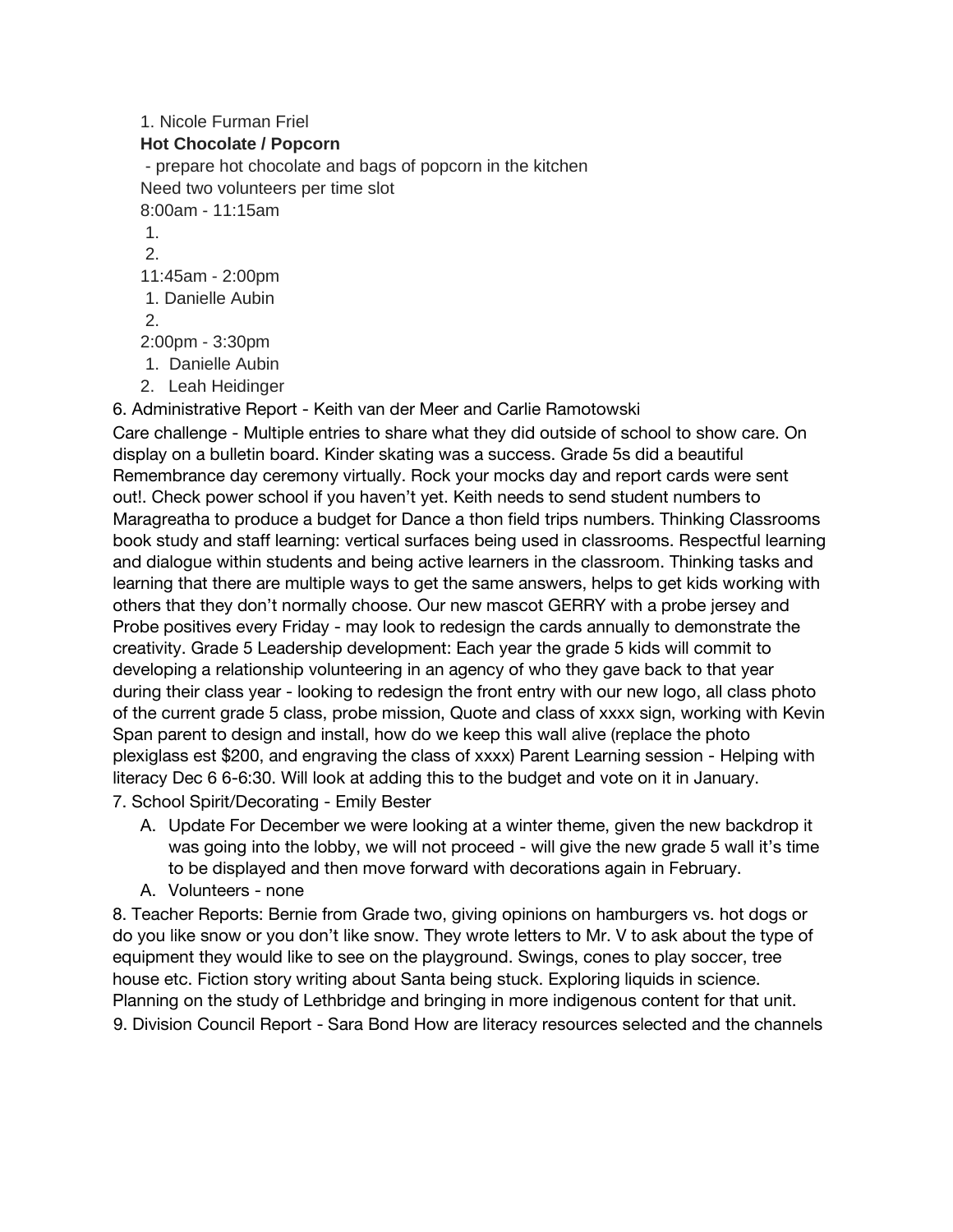of communication when you have an issue with specifics like this.

A. Criteria released on Engagement Grant? Increase parent engagement, increase numbers to get more parents at council, use money for workshops for parents, target learning english or FMNI families, does have to be used within the school year. https://www.lethsd.ab.ca/download/372324

### 10.Old Business

A. Mission / Vision Statement - **The Dr. Gerald B. Probe School Parent Council supports Dr. Gerald B. Probe School's philosophy, programs and activities for the benefit of all Dr. Gerald B. Probe School students. The mission of the Dr. Gerald B. Probe School Parent Council is to be a strong voice for the parents in our community, encouraging their input and participation, and facilitating dialogue between them and the school. The Dr. Gerald B. Probe School Parent Council fosters a spirit of Care, Creativity, Cooperation and Courage.**  review and vote motion Margaretha / Sara ALL IN FAVOUR

11. New Business: Andrea A. The board is working on writing letters to MLA, AHS, Primary care network, and city to attract more family doctors. They have been asked to be on a city committee. Attended the ASCA general meeting and the school board came together - voted on an emergent issue to ask for 2 yr extension on bringing in the new curriculum.

Delivery of Gift Card M-W - Fiona will call the people who ordered to confirm if Tuesday is sufficient.

- 12. Next Meeting first Wednesday of each month, February, 2021 @ 6:30
- 13. Adjournment

## **Probe Parent Council Society**

- 1. Call to Order 7:31pm
- 2. Approval of Agenda Fiona/Margaretha
- 3. Approval of Minutes from November 3, 2021 Fiona/ Margaretha
- 4. Treasurer Report
	- A. Budget Review and vote

Extra checks going out for hot lunch with an income check still expected for Hamburgers, Fundscrip GC order over \$14000 netting \$733 in profit - Leah to request check, Has the Nov 9 check cleared for the popcorn sales 2020-21 for the playground Fundraising meeting January 5, 2021 to approve budget and plan the silent auction

- B. Annual Return Financial Statements 2 Board members to sign
- 5. Playground Update committee meeting in January, \$1000 form Rotary Mosaic
- 6. Large events throughout the year
	- A. Next event silent auction in February Looking for donations, Gift cards, gift baskets